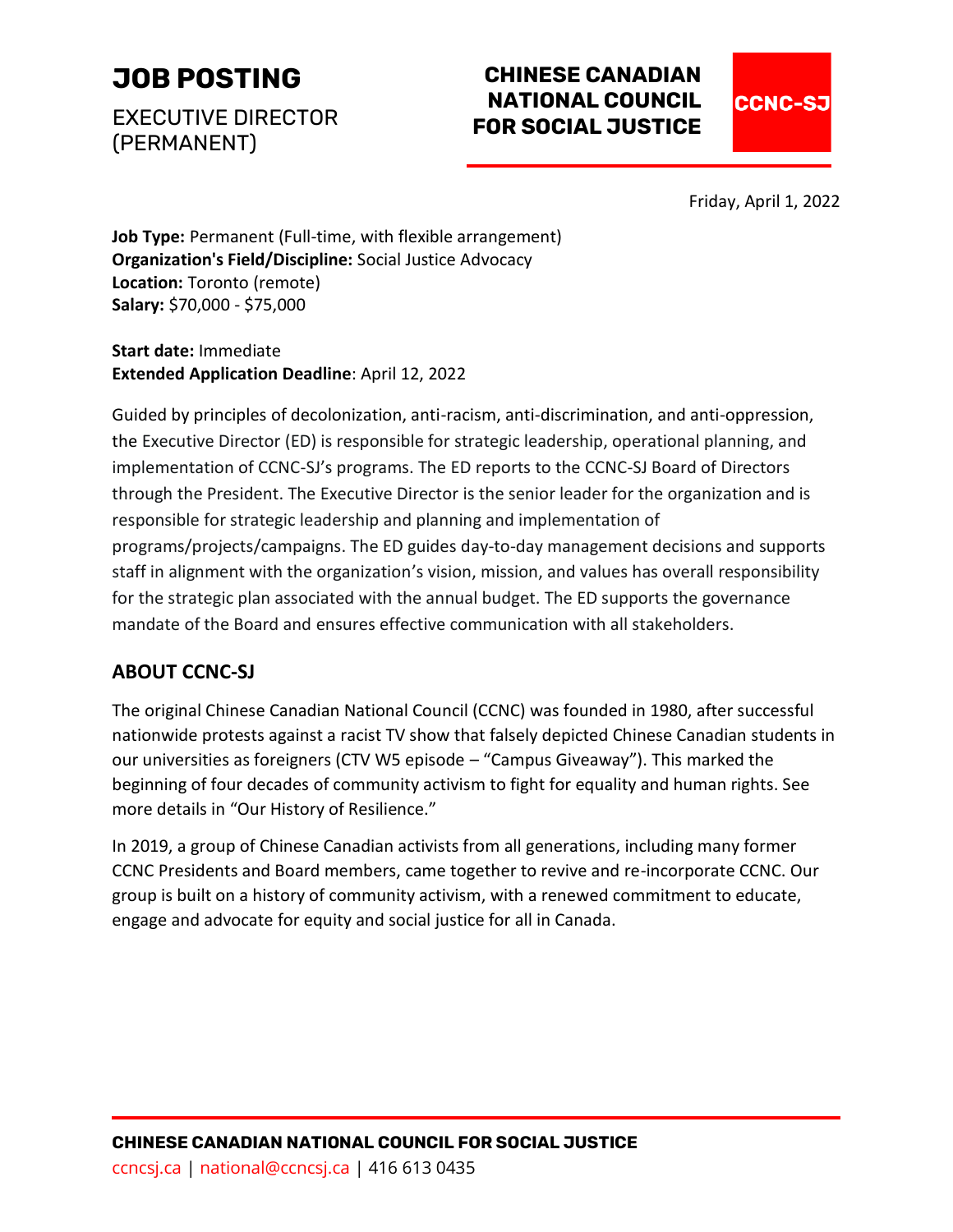# **[JOB POSTING](https://ccncsj.ca/opportunities/)**

EXECUTIVE DIRECTOR (PERMANENT)

# **CHINESE CANADIAN NATIONAL COUNCIL FOR SOCIAL JUSTICE**

**CCNC-SJ** 

### **IDEAL CANDIDATE**

The ideal candidate brings the leadership capability, proven management experience, and a passion and commitment to our work and values. They will lead CCNC-SJ in the development, communication, implementation, and evaluation of strategies and plans that align with the vision and that achieve our short and long-term goals. While it is understood that a candidate may not possess all of the competencies noted below, it is expected that over time, the candidate will demonstrate most or all of these aspects:

- Progressive senior leadership
- Strong political acuity and diplomacy, and effective at building strong partnerships
- A strong advocate and collaborator for social justice
- Excellent communication skills with all audiences
- Strong operations, human resources, and financial management capacity
- Proficiency in Chinese (Mandarin, Cantonese, and other dialects) not required, but would be an asset

### **KEY DUTIES AND RESPONSIBILITIES**

#### **Managing the Operations**

- Collaborate with the Board on the development of the strategic plan and overall vision
- Accountable for the development, implementation and evaluation of the operational plan and effective daily operation of CCNC-SJ
- Supervise, provide effective support to staff and nurture teamwork
- Build and maintain effective relationships with government, partners, funders, and other key stakeholders

#### **Impact & Influence**

- Undertake activities and represent CCNC-SJ within the community and the public to advocate for social justice
- Prepare media releases, submissions, and public statements to advance CCNC-SJ's positions
- Establish positive working relationships and collaborative arrangements with funders, partners, collaborators, and other organizations to achieve the goals of CCNC-SJ